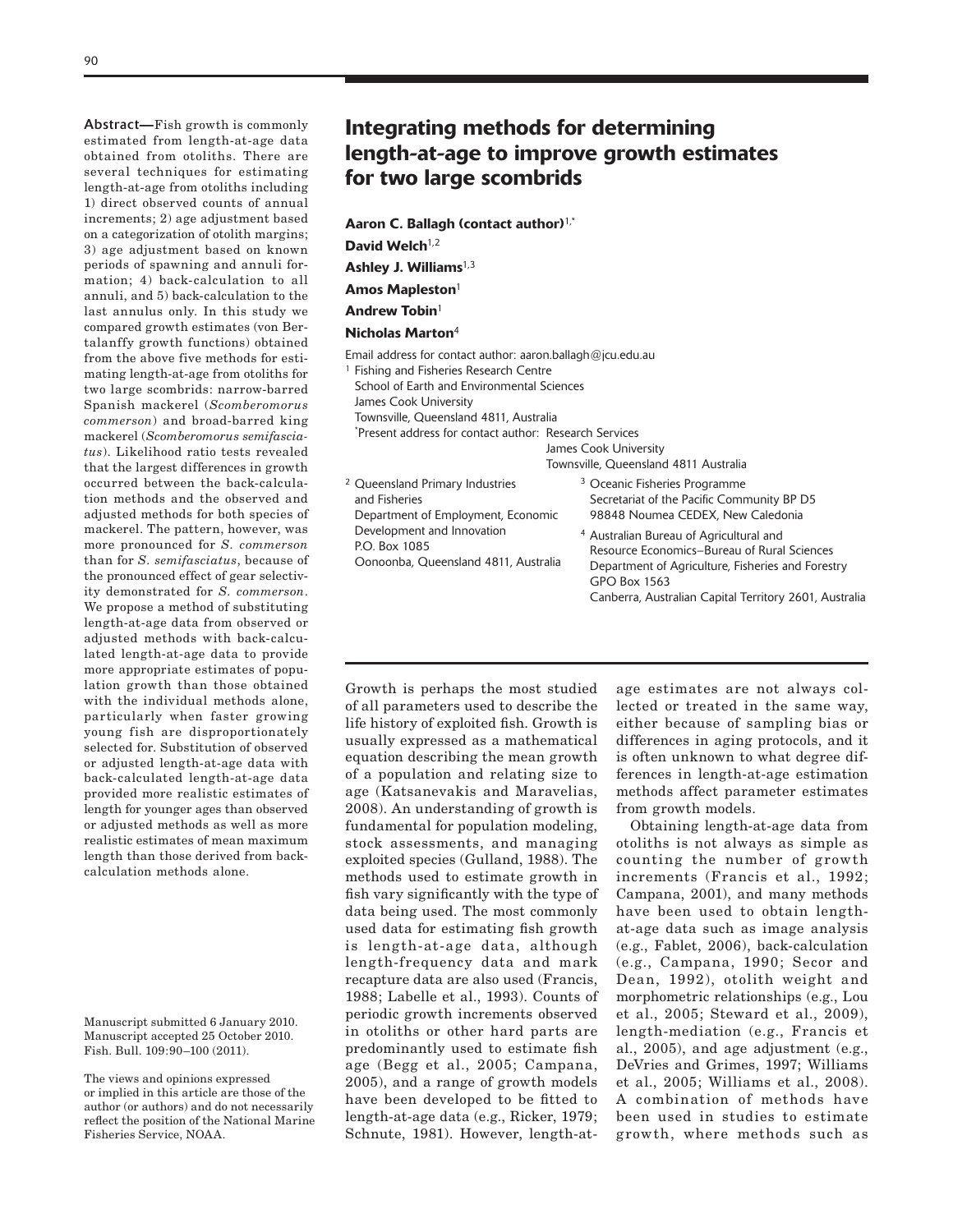back-calculation allow the estimation of lengths-atages that are rarely observed, particularly in the absence of a representative sample because of gear selectivity (Lopez-Abellan et al., 2008), or to increase the amount of length-at-age data to be used in fitting a growth curve (e.g., Shafi and Jasim, 1982; Grudtsev and Korolevich, 1986).

Temporal and spatial variation in growth can have significant implications for the assessment and management of exploited populations (Rahikainen and Stephenson, 2004). However, variation in growth from estimation error is also likely to have significant implications for stock assessment, and accounting for bias in growth estimation is not always feasible (Gwinn et al., 2010). Substantial differences in growth estimates have previously been demonstrated from different methods for determining length-at-age from otoliths and other hard parts (e.g., Lucena and O'Brien, 2001; Ballagh et al., 2006). We examine the effects of several different methods for determining length-at-age from otoliths.

Here we compared estimates of growth derived from several commonly used methods for obtaining length-atage data from otoliths. We applied this approach to the otoliths of two large scombrids, narrow-barred Spanish mackerel (*Scomberomorus commerson*) and broad-barred king mackerel (*Scomberomorus semifasciatus*), to test for differences in growth attributable to the methods used, and to make inferences about which method(s) provides the most appropriate estimate of length-at-age for growth estimation. *Scomberomorus commerson* and *S. semifasciatus* are fast growing species and it was expected that differences in growth estimates from different length-at-age data would be clearer than those for slower growing species. We also examined the effects on growth estimates when length-at-age data from different methods are combined, such as when back-calculated and observed length-at-age data are combined (e.g., Lopez-Abellan et al., 2008).

## Materials and methods

Samples of *S. commerson* were collected from several locations along the east coast of Queensland from commercial and recreational fishermen using various hook-andline gears, and *S. semifasciatus* samples were collected from the east coast of Queensland, Gulf of Carpentaria, and the Northern Territory from commercial fishermen using gillnets of various mesh sizes. A small number of juveniles of each species were collected by beam trawl from the east coast of Queensland.

## Length-at-age and growth

For each mackerel species five methods of determining length-at-age from otoliths were investigated: observed (Obsv); category-adjusted (Adj-cat); formula-adjusted (Adj-frm); back-calculation to all annuli (BC-all); and back-calculation to the last annulus only (BC-last). Description of otolith margin categories used in age adjustment of *Scomberomorus commerson* and *S. semifasciatus*.

| Margin category | Description                                                                                                                         |  |  |  |
|-----------------|-------------------------------------------------------------------------------------------------------------------------------------|--|--|--|
| 0               | Complete and continuous opaque<br>band formed around edge of otolith,<br>and no translucent material beyond<br>the last opaque band |  |  |  |
| T               | Translucent band laid onto the outer<br>edge comprising $1/4-1/3$ the width of<br>the previous translucent band                     |  |  |  |
| H               | Translucent band laid onto outer<br>edge comprising roughly $\frac{1}{2}$ the width<br>of the previous translucent band             |  |  |  |
| Ħ               | Opaque band present on edge; how-<br>ever, is not continuous or complete                                                            |  |  |  |

Otoliths were aged, measured, and back-calculation of previous length-at-age for both species was done by using identical methods (Ballagh et al., 2006; Tobin and Mapleston<sup>1</sup>; Welch et al.<sup>2</sup>). Observed length-at-age was defined as the agreed upon count of complete opaque increments (annuli) from multiple readings (up to three) of each otolith, coupled with the fork length of the fish at capture. Back-calculation of previous length-at-age was done by using the body proportional hypothesis described by Francis (1990) with the parameters from linear geometric mean regression of otolith radius on fork length (e.g., Ballagh et al., 2006).

Two methods for age adjustment were investigated in this study: category adjustment, and formula adjustment. Category adjustment was based on simple criteria whereby the observed age of each otolith was adjusted for the marginal increment at the outer edge of the otolith, which was categorized according to a system (margin category, Table 1, Fig. 1). Otoliths for which there was agreement in the annuli count were assigned a final margin category if any two of the margin categories from multiple readings for a single otolith were the same. For final margin categories of 0 or I, no age adjustment was deemed necessary and the agreed upon count of annuli was accepted as the

<sup>1</sup> Tobin, A. J., and A. Mapleston. 2004. Exploitation dynamics and biological characteristics of the Queensland East Coast Spanish mackerel (*Scomberomrous commerson*) fishery. CRC Reef Research Centre Technical Report No 51, 61 p. CRC Reef Research Centre, Townsville, Australia.

<sup>2</sup> Welch, D. J., R. C. Buckworth, J. R. Ovenden, S. J. Newman, D. Broderick, R. J. G. Lester, A. C. Ballagh, J. M. Stapley, R. A. Charters, and N. A. Gribble. 2009. Determination of management units for grey mackerel fisheries in northern Australia. Final Report, Fisheries Research and Development Corporation Project 2005/010. Fishing and Fisheries Research Centre Technical Report No. 4, 158 p. Fishing and Fisheries Research Centre, James Cook University, Townsville, Australia.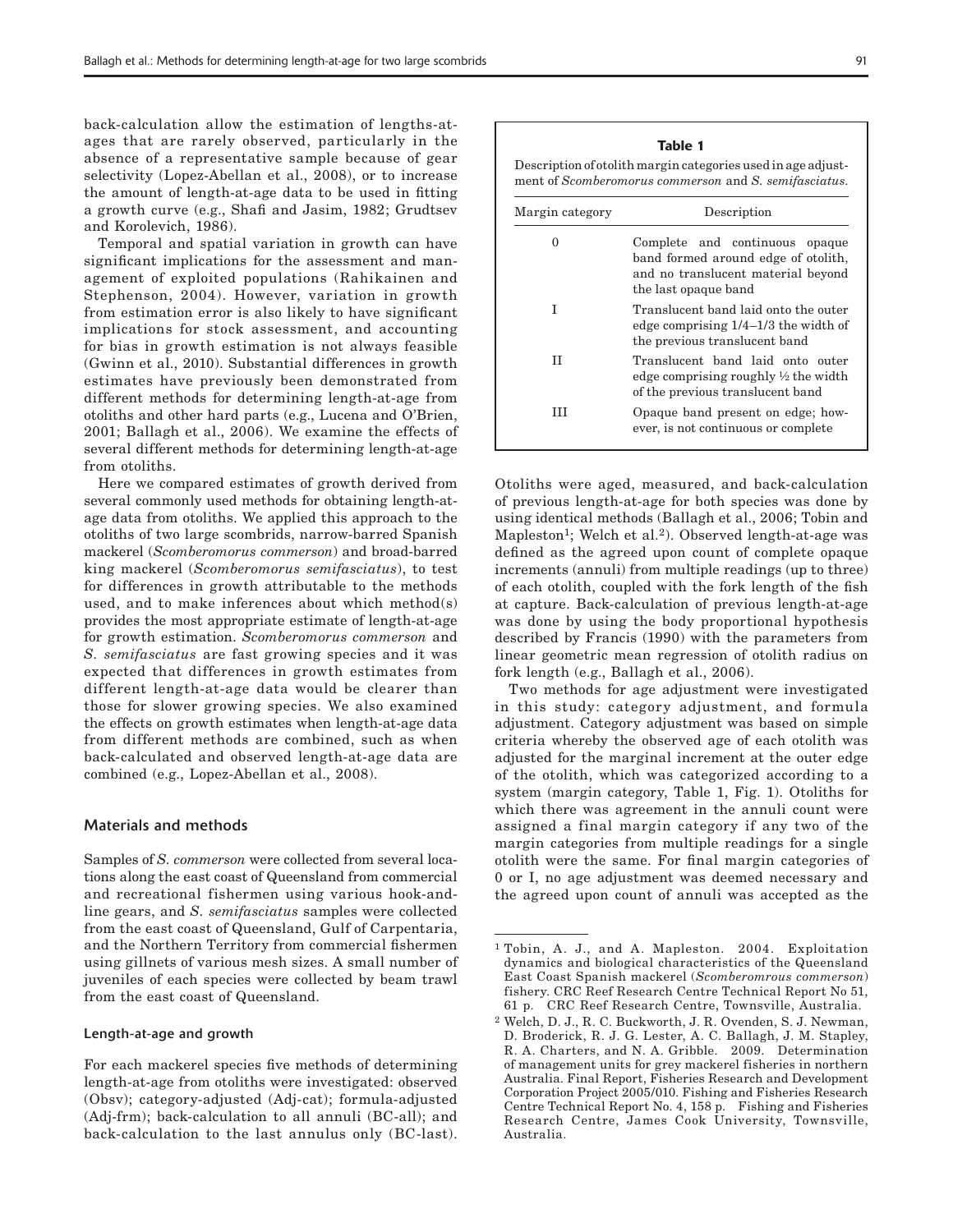final age because marginal increment growth beyond a complete annulus, and thus a whole year, was considered to be negligible. Final margin categories of II were considered to be closer to half a complete annulus, and thus the equivalent of growth for half a year, and therefore the age was adjusted by adding 0.5 to the count of annuli to give the final age. For otoliths with a final margin category of III, the marginal increment was considered to be close to a whole annulus and therefore the age was adjusted by adding one to the agreed upon count of annuli. For otoliths with margin categories that were not the same, the higher of the category estimates was accepted as the final margin category and age was adjusted accordingly.

For otoliths with no agreed upon age, it was still possible to assign an adjusted age in some cases on the basis of the margin increment category and the age estimates. If multiple age estimates were no more than one year apart, the margin category of the higher age was 0 or I, and the margin category for the lower age estimate was III, the adjusted age was accepted as the higher of the two age estimates. If there was still no agreement between readings on ages and margin categories, the otolith was rejected for age adjustment. Less than 0.5% of all otoliths were rejected for age adjustment.

Formula adjustment was based on a modification of the age adjustment algorithms used in Williams et al. (2008). The age adjustment formula corrected for the collection of samples across different months of the year by adjusting observed-age estimates to account for the period of annuli formation, spawning period (birth date), and the date of capture. The following algorithms were used to adjust age estimates:

$$
\text{If } N = 0, \, age_m = m_c,\tag{1}
$$

If 
$$
N > 0
$$
,  $age_m = ((N-1) \times 12) + m_b + m_c$ , (2)

where  $N =$  number of complete annuli;

 $age<sub>m</sub>$  = age in months;

- $m<sub>b</sub>$  = number of months from the assigned birth date to the assigned date of annuli formation; and
- $m<sub>c</sub>$  = number of months from the assigned date of annuli formation to the date of capture.

It was inferred from previous studies that the period of annuli formation coincides with the spawning period for both species (McPherson, 1992, 1993; Tobin and Mapleston<sup>1</sup>; Welch et al.<sup>2</sup>; Cameron and Begg<sup>3</sup>). The birth date and date of annulus completion was



#### Figure 1

Otolith of narrow-barred Spanish mackerel (*Scomberomorus commerson*), showing the margin categories used in age adjustment (see Table 1). In this example a complete opaque band (annulus) is visible at the otolith margin (margin category=0, adjusted age=2).

assigned as 1 November, which represents the mid spawning period for both species (McPherson, 1993; Welch et al.<sup>2</sup>; Cameron and Begg<sup>3</sup>). As a result, the time between spawning (birth date) and the timing of annuli formation  $(m_h)$  was assigned as 12 months.

All analyses were done separately for females and males as previous studies have shown both species have sexually dimorphic growth (McPherson, 1992; Ballagh et al., 2006; Welch et al.<sup>2</sup>; Cameron and Begg<sup>3</sup>). The von Bertalanffy growth function (VBGF, Beverton and Holt, 1957) was used to describe the growth of both species for all length-at-age data and is described by the following equation:

$$
L_t = L_\infty (1 - e^{(-K(t - t_0)))},\tag{3}
$$

where  $L_t$  = length at age *t*;

- $L_{\infty}$  = theoretical maximum length;
- $K =$  growth coefficient or the rate at which  $L_y$  is asymptotically reached; and
- $t_0$  = theoretical age where length is equal to zero.

VBGF curves were fitted to length-at-age data by nonlinear regression. Likelihood ratio tests (Kimura, 1980) were used to test for differences in growth among the different methods for estimating length-at-age for both species. Likelihood ratio tests were used to test for overall differences in growth (all parameters assumed equal), as well as differences in individual parameters of the VBGF. Data were truncated for all likelihood ratio tests so that equivalent age ranges were compared (Haddon, 2001). Where differences were found, multiple comparisons were performed by using likelihood

<sup>3</sup> Cameron, D., and G. Begg. 2002. Fisheries biology and interaction in the northern Australian small mackerel fishery. Final report to the Fisheries Research and Development Corporation, projects 92/144 and 92/144.02, 236 p. Department of Primary Industries, Brisbane, Queensland, Australia.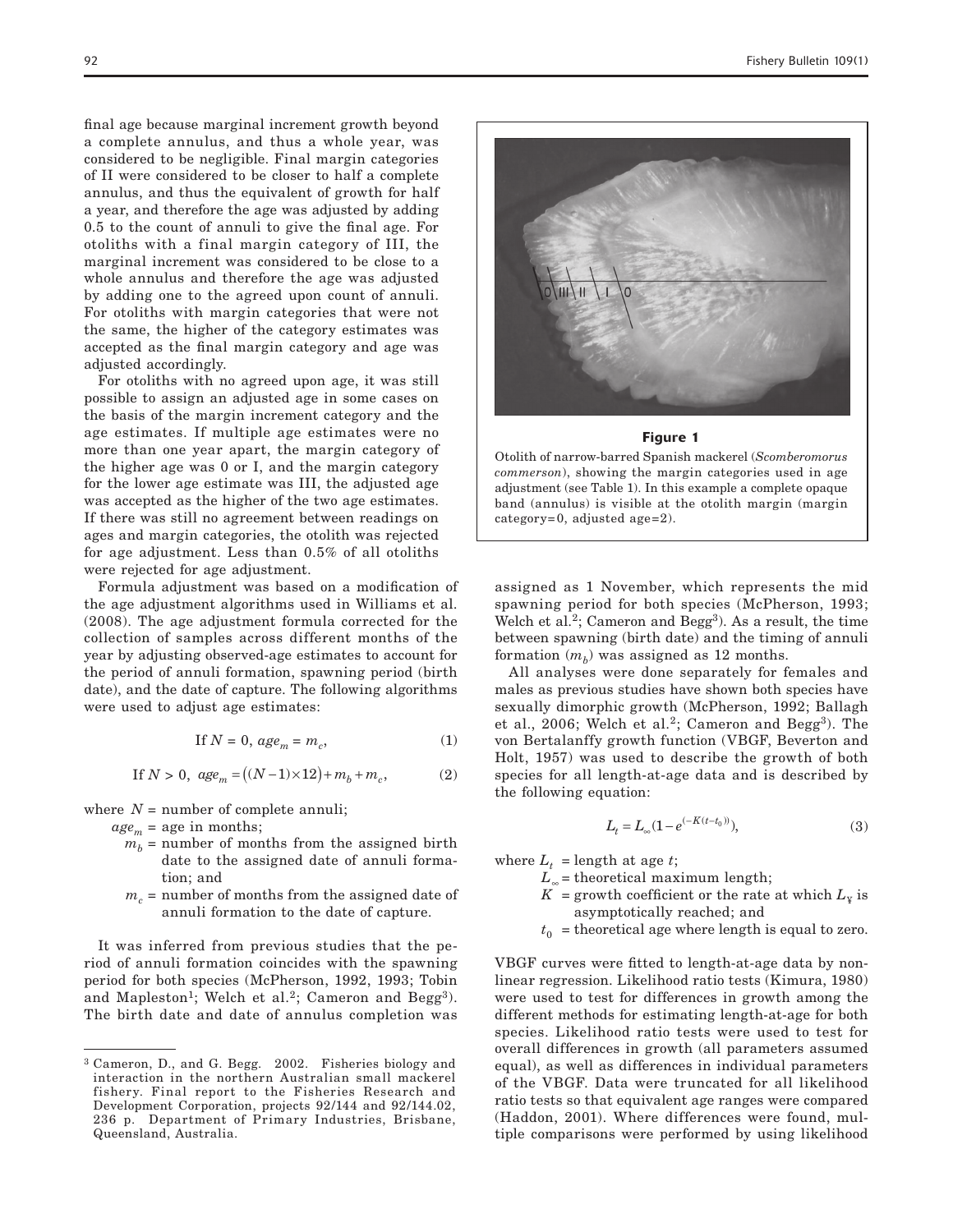ratio tests on pairs of individual methods. A Bonferroni adjustment was used for the multiple comparisons to account for inflation in the probability of a type-I error by adjusting the significance level:

$$
\alpha_{adj} = \frac{\alpha}{n},\tag{4}
$$

where  $\alpha$  = significance level;

 $\alpha_{Adj}$  = adjusted significance level; and

 $n =$  number of multiple comparisons.

#### Selectivity effects

Mean back-calculated length-at-age from all annuli was compared to mean back-calculated length-at-age from the last annulus to infer if there were any selectivity effects that had biased the sample of each species, or if Lee's phenomenon (Ricker, 1969) was present. Lee's phenomenon, whereby lengths at early ages backcalculated from younger fish are greater than lengths at the same age estimated from older fish, has been shown to bias estimates of growth based on back-calculation of length-at-age by using all annuli (Vaughan and Burton, 1994). This bias can be a result of large otoliths in slow growing fish confounding the relationship between length and otolith size and resulting in relatively small back-calculated length-at-age for younger ages (Campana, 1990). However, it can also result from selectivity bias in the sample whereby the faster younger fish are disproportionately selected for by the fishing gears (Lucena and O'Brien, 2001; Ballagh et al., 2006) or where size-selective mortality has removed fast growing individuals from older age classes, thereby biasing the population demographics (Fossen et al., 1999). Differences in the mean backcalculated lengths-at-age from all annuli and the last annulus can therefore be used to infer any biases such as selectivity on sampling (Vaughan and Burton, 1994). Analysis of variance (ANOVA) and Student's *t*-test were used to compare mean back-calculated length-at-age from all annuli to mean back-calculated length-at-age from the last annulus only.

#### Substitution of data

Back-calculated lengths-at-age from all annuli were compared to observed lengths-at-age by using ANOVA and *t*-tests. Comparisons were made to determine the ages for which there were no differences between backcalculated and observed length-at-age to test the hypothesis that supplementing back-calculated length-at-age with observed or adjusted length-at-age can provide estimates of growth parameters that are more appropriate representations of the population (Ballagh et al., 2006). Observed and adjusted length-at-age data were substituted with back-calculated length-at-age data (BC-all and BC-last) for the first few consecutive ages that were significantly different from observed lengthat-age. This procedure resulted in several combinations of data from different methods for determining lengthat-age (back-calculated, observed, and adjusted), and is hereafter referred to as substitution.

VBGF curves were fitted to the substituted length-atage data sets by using nonlinear regression. Likelihood ratio tests were performed to test for differences in growth among the different substituted combinations of length-at-age data. Where differences were found, multiple comparisons by using likelihood ratio tests with Bonferroni adjustments (Eq. 4) were performed on pairs of substituted data combinations.

## Results

#### Growth

A high degree of variability was observed among the VBGF parameter estimates from the different methods for estimating length-at-age for both species and sexes (Table 2). The two back-calculation methods consistently yielded lower estimates of *L*∞ and higher estimates of  $K$  and  $t_0$  than the observed and adjusted methods. Less error was also observed in the estimates of  $L_{\infty}$  and  $t_0$  for the back-calculated methods than for the observed and adjusted methods.

Comparison of the VBGF growth estimates by using overall likelihood ratio tests revealed significant differences in growth estimates among the methods for both species and sexes (*S. commerson* females:  $\chi^2$ =678.9, df=12, P<0.0001, males:  $χ²=704.4$ , df=12, P<0.0001; *S. semifasciatus* females:  $\chi^2 = 849.4$ , df=12, *P*<0.0001, males:  $\chi^2$ =913.1, df =12, *P*<0.0001). Multiple comparisons revealed some consistent patterns in growth estimates among methods (Table 3). Significant differences were observed between the back-calculation methods (BC-all, BC-last) and the adjusted and observed methods (Adj-cat, Adj-frm, Obsv), and no significant differences were found between the two back-calculation methods for both species. There were no significant differences between the two adjusted methods for both sexes of *S. commerson* and female *S. semifasciatus*, whereas the two adjusted methods differed significantly for male *S. semifasciatus*. No significant differences were found between the adjusted and observed methods for both species, with the exception of the formula adjusted and observed methods for female *S. commerson*.

Comparison of VBGF parameter estimates by using likelihood ratio tests revealed further differences (*P*<0.05, df=1) between the methods that differed in the overall likelihood ratio test comparisons. For *S. commerson*, all VBGF parameters differed significantly between individual methods with the exception of the formula adjusted and observed methods for females, for which none of the VBGF parameters differed significantly. For *S. semifasciatus*, significant differences were observed for all VBGF parameters in comparisons between the back-calculation methods and the adjusted and observed methods. No significant difference was observed between any of the VBGF parameter estimates for comparisons between observed and formula-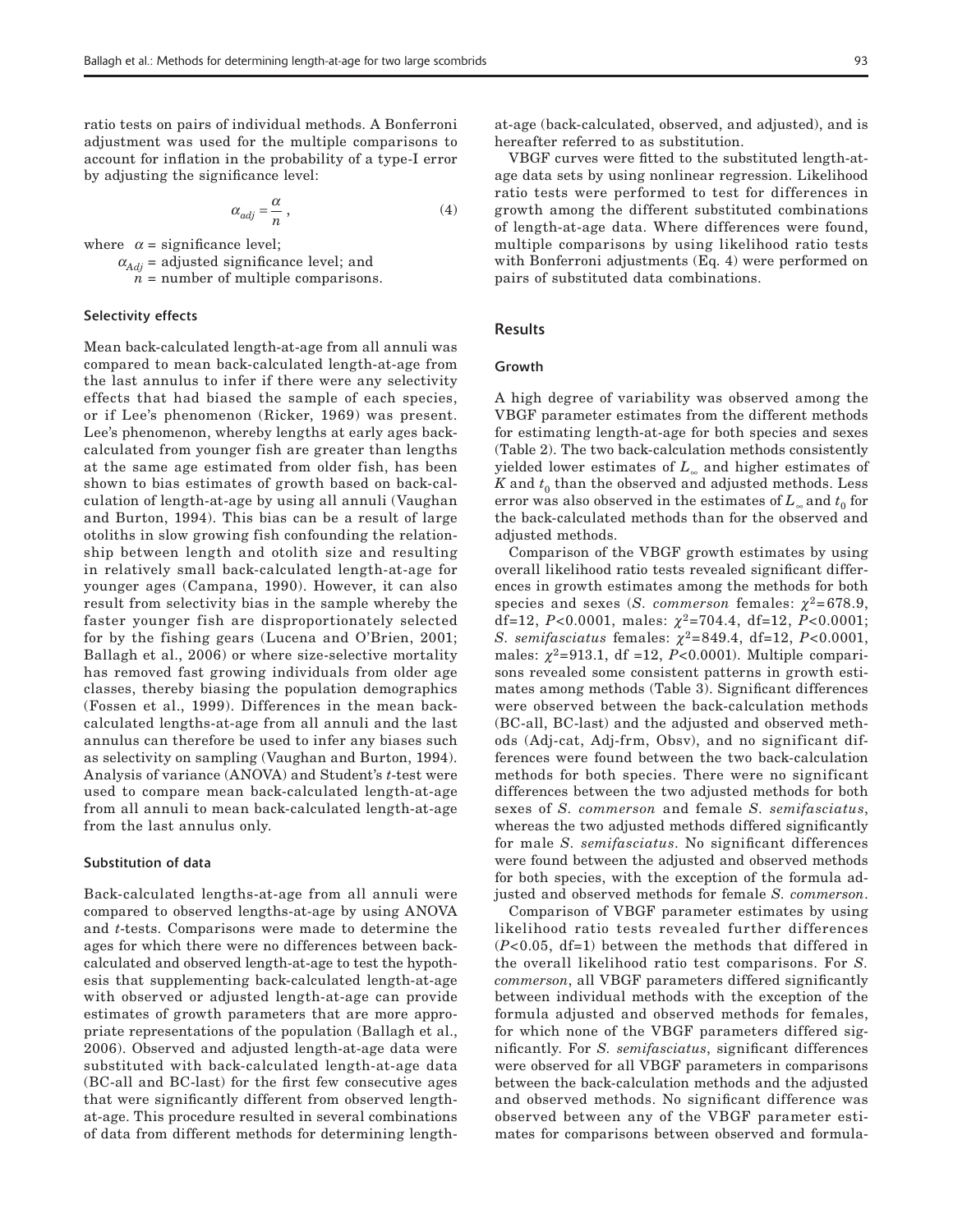# Table 2

Estimates for von Bertalanffy growth function parameters: growth coefficient (*K*), theoretical maximum length (*L*∞), and theoretical age where length is equal to zero  $(t_0)$  ( $\pm$  standard error), sample numbers  $(n)$ , age ranges, and adjusted  $R^2$  values from different methods (observed [Obsv], category-adjusted [Adj-cat], formula adjusted [Adj-frm], back-calculation to all annuli [BCall], and back-calculation to the last annulus only [BC-last]) for estimating length-at-age for *Scomberomorus commerson* and *S. semifasciatus*.

| <b>Species</b>   | <b>Sex</b> | Method          | K          | $L_{\infty}$ (mm) | $t_0$ (years) | $\boldsymbol{n}$ | Min age      | Max age | $R^2_{\ \, \rm adj}$ |
|------------------|------------|-----------------|------------|-------------------|---------------|------------------|--------------|---------|----------------------|
| S. commerson     | Female     | Obsy            | 0.16(0.03) | 1508 (153)        | $-4.55(1.02)$ | 288              | 1            | 15      | 0.7592               |
|                  |            | Adj-cat         | 0.11(0.03) | 1725 (173)        | $-5.56(1.08)$ | 247              | 1            | 11      | 0.7806               |
|                  |            | Adj-frm         | 0.10(0.03) | 1735 (186)        | $-5.86(1.18)$ | 239              | 1            | 11.9    | 0.7821               |
|                  |            | BC-all          | 0.51(0.03) | 1248(13)          | $-0.39(1.06)$ | 811              | 1            | 10      | 0.8473               |
|                  |            | <b>BC-last</b>  | 0.45(0.05) | 1273(25)          | $-0.68(0.15)$ | 216              | 1            | 10      | 0.8603               |
|                  | Males      | Obsy            | 0.21(0.06) | 1186 (109)        | $-5.77(2.64)$ | 213              | 1            | 11      | 0.8396               |
|                  |            | Adj-cat         | 0.20(0.06) | 1202(55)          | $-5.25(1.58)$ | 187              | 0.5          | 11      | 0.5715               |
|                  |            | Adj-frm         | 0.21(0.06) | 1186(47)          | $-5.18(1.52)$ | 187              | 0.8          | 11      | 0.586                |
|                  |            | BC-all          | 0.75(0.05) | 1047(9)           | $-0.18(0.07)$ | 601              | 1            | 9       | 0.588                |
|                  |            | <b>BC-last</b>  | 0.74(0.09) | 1063(15)          | $-0.27(0.15)$ | 157              | 1            | 9       | 0.8168               |
| S. semifasciatus | Female     | Obsy            | 0.29(0.06) | 896 (22)          | $-4.08(0.78)$ | 306              | $\mathbf{0}$ | 9       | 0.555                |
|                  |            | Adj-cat         | 0.23(0.06) | 938 (38)          | $-4.64(1.13)$ | 310              | 1            | 9       | 0.5371               |
|                  |            | Adj-frm         | 0.20(0.06) | 929(41)           | $-5.40(1.44)$ | 306              | 0.6          | 9       | 0.4937               |
|                  |            | BC-all          | 1.04(0.05) | 827(6)            | 0.19(0.04)    | 923              | 1            | 9       | 0.8243               |
|                  |            | <b>BC-last</b>  | 0.99(0.07) | 834 (8)           | 0.15(0.07)    | 289              | 1            | 9       | 0.797                |
|                  | Males      | Obsy            | 0.31(0.04) | 840 (13)          | $-3.87(0.43)$ | 323              | $\mathbf{0}$ | 10      | 0.7049               |
|                  |            | Adj-cat         | 0.34(0.04) | 845 (14)          | $-2.86(0.43)$ | 325              | 0.5          | 10      | 0.6822               |
|                  |            | Adj-frm         | 0.28(0.04) | 847 (16)          | $-3.77(0.54)$ | 323              | 0.5          | 10.6    | 0.661                |
|                  |            | BC-all          | 1.04(0.05) | 781(5)            | 0.14(0.04)    | 974              | 1            | 10      | 0.8262               |
|                  |            | <b>BC-lLast</b> | 0.98(0.07) | 785(6)            | 0.08(0.07)    | 300              | 1            | 10      | 0.8268               |

## Table 3

Chi-squared values for the overall likelihood ratio test between growth estimates from different methods (category adjusted [Adjcat], formula adjusted [Adj-frm], back-calculation to all annuli [BC-all], back-calculation to the last annulus only [BC-lLast], and observed [Obsv]) for estimating length-at-age for *Scomberomorus commerson* and *S. semifasciatus* (\* indicates significant difference at  $P<0.005$ , Bonfferoni-adjusted  $\alpha$  for multiple comparisons, df=3).

| <b>Species</b>   | Sex    | Method         | Adj-frm<br>$\chi^2$ | BC-all<br>$\chi^2$ | <b>BC-lLast</b><br>$\chi^2$ | Obsv<br>$\chi^2$ |
|------------------|--------|----------------|---------------------|--------------------|-----------------------------|------------------|
| S. commerson     | Female | Adj-cat        | $1.2\,$             | $197.1*$           | 114.9*                      | 9.2              |
|                  |        | Adj-frm        |                     | $162.6*$           | $101.0*$                    | $13.6*$          |
|                  |        | BC-all         |                     |                    | 10.4                        | 464.9*           |
|                  |        | <b>BC-last</b> |                     |                    |                             | 229.9*           |
|                  | Male   | Adj-cat        | 0.575               | $158.3*$           | 80.8*                       | 5.4              |
|                  |        | Adj-frm        |                     | $161.6*$           | 86.0*                       | 8.1              |
|                  |        | BC-all         |                     |                    | 12.0                        | 496.7*           |
|                  |        | <b>BC-last</b> |                     |                    |                             | 240.6*           |
| S. semifasciatus | Female | Adj-cat        | 7.7                 | 172.9*             | $167.3*$                    | $16.3*$          |
|                  |        | Adj-frm        |                     | 139.8*             | 147.7*                      | $23.7*$          |
|                  |        | BC-all         |                     |                    | 0.546                       | 524.8*           |
|                  |        | <b>BC-last</b> |                     |                    |                             | 350.9*           |
|                  | Male   | Adj-cat        | $16.6*$             | $169.2*$           | 174.4*                      | $55.8*$          |
|                  |        | Adj-frm        |                     | $102.9*$           | 136.8*                      | $43.6*$          |
|                  |        | BC-all         |                     |                    | 0.37                        | 561.7*           |
|                  |        | <b>BC-last</b> |                     |                    |                             | 434.0*           |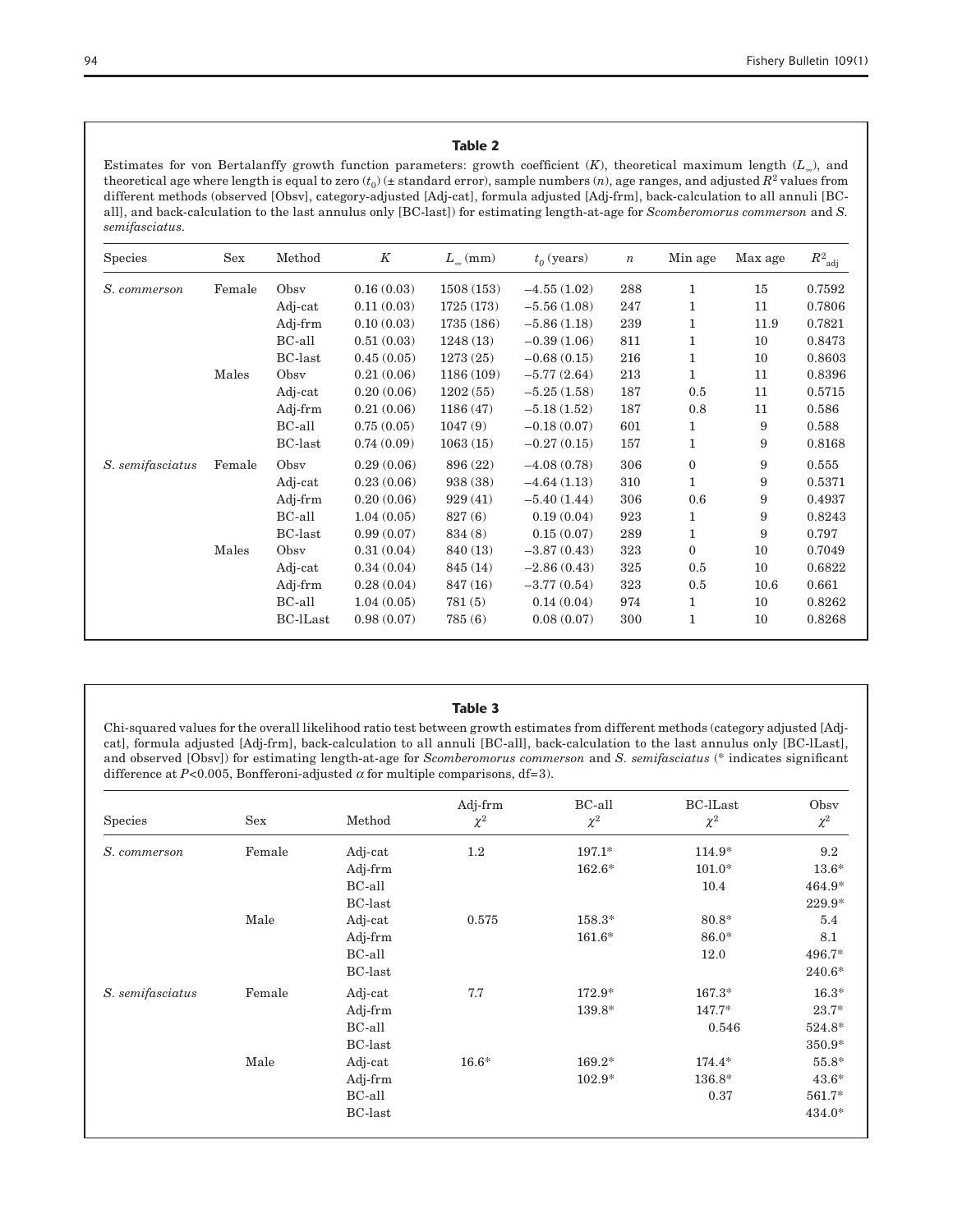adjusted methods for both sexes and the observed and category-adjusted methods for female *S. semifasciatus*. Significant differences in the estimates of  $K$  and  $t_0$  were observed between the observed and category-adjusted methods, and no significant difference was observed between any of the VBGF parameters for the two adjusted methods for male *S. semifasciatus*.

#### Selectivity effects

Comparison of length-at-age between the two backcalculation methods using ANOVA revealed significant differences in mean length-at-age existed for female *S. commerson* only  $(F_{17}=2.13, P=0.039)$ . Multiple *t*-tests revealed differences in mean back-calculated length for age-1 female ( $t_{245}$ =3.94, *P*<0.001), and age-1 ( $t_{184}$ =2.68, *P*=0.008), and age-2 ( $t_{129}$ =2.38, *P*<0.019) male *S. commerson*.

## Substitution of data

Comparison of length-at-age between the backcalculation to all annuli and observed methods with ANOVA revealed significant differences in mean length-at-age for both species and sexes (*S. commerson* females: *F*1,9=32.3, *P*<0.001, males: *F*1,8=37.8, *P*<0.001; *S. semifasciatus* females:  $F_{1,8}$ =52.5, *P*<0.001, males:  $F_{1,9}$ =53.9, *P*<0.001). For *S. commerson*, *t*-tests revealed differences in mean length between back-calculated and observed methods for the first four consecutive ages for both sexes (females age 1:  $t_{332}$ =20.39, *P*<0.001, age 2: *t*218=5.44, *P*<0.001, age 3: *t*132=2.14, *P*=0.034, age 4: *t*<sub>140</sub>=3.54, *P*<0.001; males age 1:  $t_{242}$ =17.72, *P*<0.001, age 2: *t*172=8.61, *P*<0.001, age 3: *t*104=3.64, *P*<0.001, age 4:  $t_{103}$ =3.94, *P*<0.001), as well as age 6 for males  $(t_{47}=2.68, P=0.01)$ . For *S. semifasciatus*, differences in mean length between back-calculated and observed methods were observed for the first three consecutive ages for females (age 1:  $t_{353}=16.61, P<0.001$ , age 2: *t*<sub>329</sub>=6.00, *P*<0.001, age 3: *t*<sub>250</sub>=3.37, *P*<0.001), and the first two consecutive ages for males (age 1:  $t_{332}$ =16.5, *P*<0.001, age 2:  $t_{332}$ =5.43, *P*<0.001). Consequently, substitution of observed and adjusted length-at-age with back-calculated length-at-age was done for the first four ages for male and female *S. commerson*, the first three ages for female *S. semifasciatus*, and the first two ages for male *S. semifasciatus*. Von Bertalanffy growth functions were then fitted to the combined data sets (Table 4, Fig. 2).

Growth estimates from substitution displayed a general pattern of higher estimates of *K* and lower estimates of *L*<sup>∞</sup> than the respective observed or adjusted methods alone, and higher estimates of *L*∞ than the respective back-calculated methods alone (Table 4). All observed length-at-age data beyond age 8 for *S. semifasciatus*, and male *S. commerson*, and age 9 for female *S. commerson*, had a greater length than the back-calculated and substituted VBGF estimates (Fig. 2). Comparison of the different combinations of substituted methods revealed no significant differences for *S. semifasciatus* (Table 5). However, there were significant differences between some combinations for *S. commerson,* mostly for females (Table 5). Notably, all the significant differences occurred between combinations with BC-last and BC-all substituted data, with the combination of BC-last and observed data differing to all combinations with BC-all data for female *S. commerson*.

#### **Discussion**

Alternative methods for estimating length-at-age from otoliths resulted in significant differences in estimates of growth. A clear pattern emerged that revealed large differences between the back-calculation (BCall, BC-last) methods and the observed and adjusted methods (Obsv, Adj-cat, Adj-frm) for both species of mackerel. However, the pattern was more pronounced for *S. commerson* than for *S. semifasciatus*, most likely because of the more pronounced effects of selectivity on *S. commerson* length-at-age data. The method of substituting length-at-age data obtained from observed or adjusted methods with back-calculated length-at-age produced different estimates of growth to the individual methods. This technique proved valuable for providing estimates of population growth, which are likely to be more accurate than those provided with the individual methods alone, particularly in the presence of selectivity biases; the technique also improved estimates of length for younger ages over observed or adjusted methods and provided more realistic estimates of mean maximum length than estimates from back-calculation methods alone.

A significant difference in growth between backcalculated length-at-age to all annuli and the last annulus was observed for *S. commerson* if the result of the overall likelihood ratio test is taken in isolation of the multiple comparisons with other methods (i.e., *P*<0.05), indicating that selectivity bias was inherent in *S. commerson* samples. Comparison of the two back-calculation methods for *S. commerson* indicated that fish are fully recruited to the fishery at approximately 900 mm fork length, above which no difference in length-at-age was observed between the back-calculation methods. No significant difference was observed between the two back-calculation methods for *S. semifasciatus* and therefore indicated that selectivity was not biasing length-at-age data.

In choosing which method(s) to use in determining length-at-age for growth estimation, careful consideration should be given to the growth characteristics of a species. We examined relatively fast growing species with similar growth characteristics in this study, and thus some of our conclusions may not be applicable or practical when applied to other species with different growth characteristics. Each method for determining length-at-age has its pros and cons, which differ depending on the growth characteristics of the species in consideration.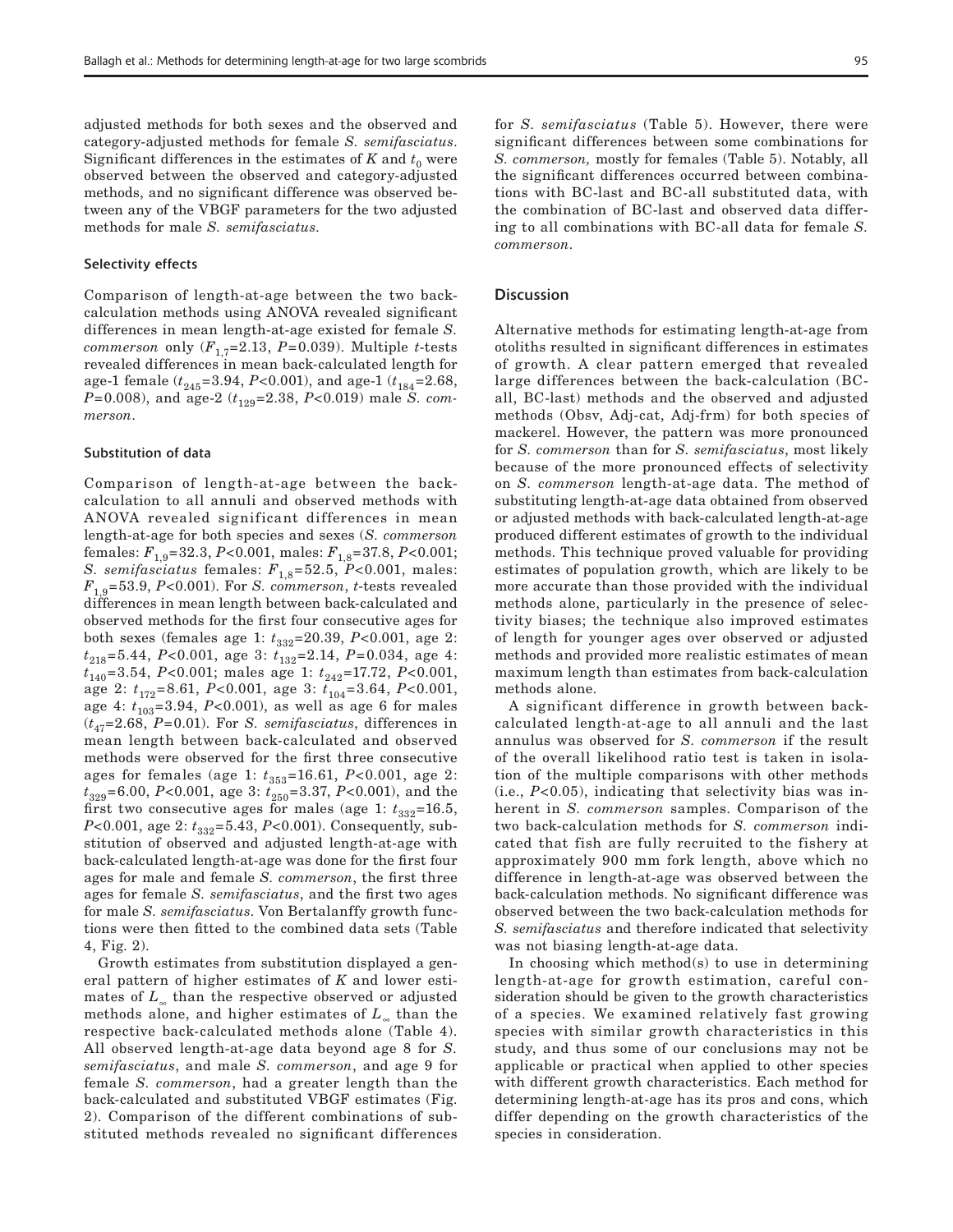#### Table 4

Von Bertalanffy growth function parameter estimates (growth coefficient [*K*], theoretical maximum length [*L*∞], and theoretical age where length is equal to zero  $[t_0]$ ,  $\pm$  standard error), sample numbers  $(n)$ , age ranges, and adjusted  $R^2$  values from different combinations of substituted methods (observed [Obsv], category adjusted [Adj-cat], formula adjusted [Adj-frm], back-calculation to all annuli [BC-all], and back-calculation to the last annulus only [BC-last]) for estimating length-at-age for *Scomberomorus commerson* and *S. semifasciatus*.

| Species          | Sex    | BC data        | Method  | K          | $L_{\infty}$ (mm) | $t_0$ (years) | $\boldsymbol{n}$ | Min age      | Max age | $R^2_{\ \mathrm{adj}}$ |
|------------------|--------|----------------|---------|------------|-------------------|---------------|------------------|--------------|---------|------------------------|
| S. commerson     | Female | BC-all         | Obsy    | 0.41(0.02) | 1319(17)          | $-0.60(0.07)$ | 741              | 1            | 15.0    | 0.84                   |
|                  |        | BC-all         | Adj-cat | 0.43(0.02) | 1304(16)          | $-0.55(0.07)$ | 747              | 1            | 11.0    | 0.84                   |
|                  |        | BC-all         | Adj-frm | 0.44(0.02) | 1295(15)          | $-0.53(0.07)$ | 750              | $\mathbf{1}$ | 11.9    | 0.84                   |
|                  |        | <b>BC-last</b> | Obsy    | 0.29(0.03) | 1411(33)          | $-1.30(0.19)$ | 263              | 1            | 15.0    | 0.87                   |
|                  |        | <b>BC-last</b> | Adj-cat | 0.31(0.03) | 1383 (29)         | $-1.18(0.17)$ | 268              | 1            | 11.0    | 0.87                   |
|                  |        | <b>BC-last</b> | Adj-frm | 0.32(0.03) | 1366(26)          | $-1.14(0.17)$ | 271              | 1            | 11.9    | 0.87                   |
|                  | Male   | BC-all         | Obsv    | 0.60(0.04) | 1092(12)          | $-0.39(0.08)$ | 562              | 1            | 11.0    | 0.81                   |
|                  |        | BC-all         | Adj-cat | 0.63(0.04) | 1084(12)          | $-0.35(0.08)$ | 561              | $\mathbf{1}$ | 11.0    | 0.81                   |
|                  |        | BC-all         | Adj-frm | 0.64(0.04) | 1081(11)          | $-0.34(0.07)$ | 573              | 1            | 11.0    | 0.82                   |
|                  |        | <b>BC-last</b> | Obsy    | 0.54(0.06) | 1118(15)          | $-0.62(0.17)$ | 191              | 1            | 11.0    | 0.84                   |
|                  |        | <b>BC-Last</b> | Adj-cat | 0.58(0.06) | 1108(14)          | $-0.55(0.16)$ | 190              | 1            | 11.0    | 0.84                   |
|                  |        | <b>BC-Last</b> | Adj-frm | 0.57(0.06) | 1103(13)          | $-0.57(0.15)$ | 202              | 1            | 11.0    | 0.84                   |
| S. semifasciatus | Female | BC-All         | Obsy    | 1.02(0.06) | 830 (7)           | 0.18(0.04)    | 828              | $\mathbf{1}$ | 9.0     | 0.81                   |
|                  |        | BC-All         | Adj-cat | 1.02(0.05) | 830 (7)           | 0.18(0.04)    | 846              | 1            | 9.0     | 0.82                   |
|                  |        | BC-All         | Adj-frm | 1.08(0.06) | 821(6)            | 0.21(0.04)    | 894              | 1            | 9.0     | 0.82                   |
|                  |        | <b>BC-Last</b> | Obsy    | 0.95(0.07) | 841 (8)           | 0.12(0.07)    | 295              | 1            | 9.0     | 0.80                   |
|                  |        | <b>BC-Last</b> | Adj-cat | 0.95(0.07) | 840 $(7)$         | 0.12(0.07)    | 312              | 1            | 9.0     | 0.80                   |
|                  |        | <b>BC-Last</b> | Adj-frm | 1.02(0.07) | 828(6)            | 0.17(0.06)    | 359              | 1            | 9.0     | 0.79                   |
|                  | Male   | BC-All         | Obsv    | 1.03(0.06) | 790(7)            | 0.14(0.04)    | 748              | 1            | 10.0    | 0.80                   |
|                  |        | <b>BC-All</b>  | Adj-cat | 1.04(0.06) | 787(7)            | 0.15(0.04)    | 774              | $\mathbf{1}$ | 10.0    | 0.80                   |
|                  |        | BC-All         | Adj-frm | 1.13(0.06) | 771(6)            | 0.18(0.04)    | 825              | 1            | 10.6    | 0.79                   |
|                  |        | <b>BC-Last</b> | Obsy    | 0.96(0.06) | 794(6)            | 0.08(0.06)    | 306              | 1            | 10.0    | 0.83                   |
|                  |        | <b>BC-Last</b> | Adj-cat | 0.96(0.06) | 791(6)            | 0.07(0.06)    | 332              | 1            | 10.0    | 0.83                   |
|                  |        | <b>BC-Last</b> | Adj-frm | 1.00(0.06) | 776(5)            | 0.07(0.06)    | 383              | 1            | 10.6    | 0.78                   |

Observed length-at-age, although being relatively easy to obtain compared to other data, can have the most aging error given that any growth beyond a whole year is not accounted for. The magnitude and frequency of aging error has been shown to be uniform across all ages for *S. semifasciatus* (Marriott et al., 2010). However, given the rapid growth of such species in the first few years, aging error for younger ages will have more influence on growth estimates than aging error in older ages. Although this problem can be exacerbated for fast growing species such as *S. commerson* and *S. semifasciatus*, uniform aging error across age classes may be a lesser issue for growth estimation of longlived, slow growing fish, and observed length-at-age could be more accurate if samples are collected after the period of annuli formation and the opaque increment at the edge is included in age estimates.

Adjustment methods for determining length-at-age theoretically provide a more accurate estimate of age than observed length-at-age by accounting for growth on a finer temporal scale, especially if the spawning period and period of annuli formation is discrete (e.g., DeVries and Grimes, 1997). The formula-adjustment method, however, is useful only if population-specific spawning and annuli formation periods are known for a given species, and it is less useful if the species has a protracted spawning period or if the timing of annuli formation varies (e.g., Williams et al., 2005). The category-adjustment method is useful for assigning ages to cohorts for use in assessment models (Begg et al.<sup>4</sup>) as well as for estimating growth (Shepard et al., 2010).

Back-calculation is useful for estimating selectivity effects (Campana, 1990; Lucena and O'Brien, 2001; Ballagh et al., 2006), providing length-at-age estimates for younger fish that may not be seen in fisherydependent samples (Campana, 2001; Lopez-Abellan et al., 2008), providing comparisons between different populations (Johnson et al., 1983; Fable et al., 1987; Ballagh et al., 2006), and assessing individual growth variability (Fossen et al., 1999; Pilling et al., 2002).

<sup>4</sup> Begg, G. A., C. C.-M. Chen, M. F. O'Neill, and D. B. Rose. 2006. Stock assessment of the Torres Strait Spanish mackerel fishery. CRC Reef Research Centre Technical Report No 66, 81 p. CRC Reef Research Centre, Townsville, Australia.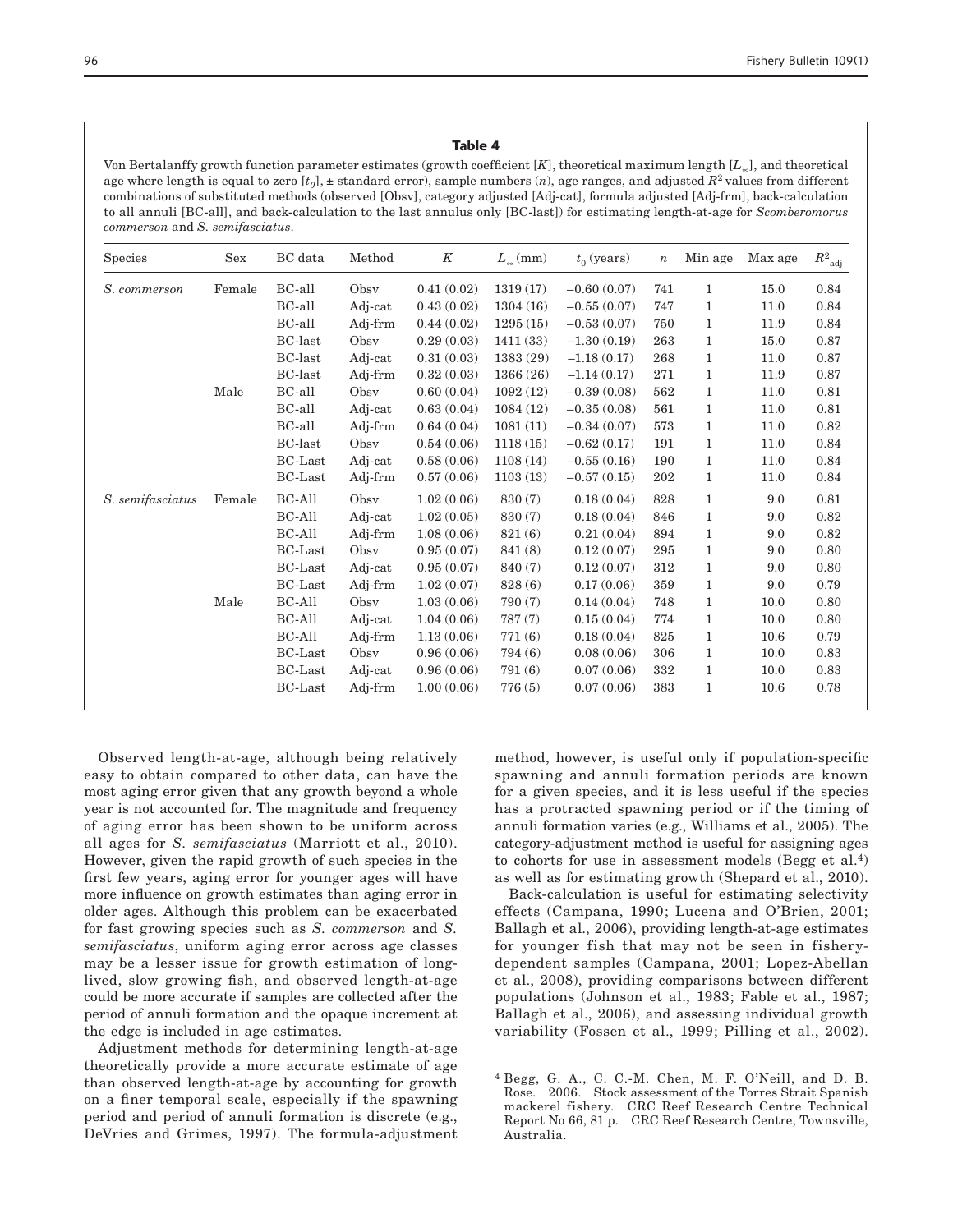

However, this method can be influenced by statistical dependency whereby estimated lengths at younger ages are dependent on lengths from older ages through the back-calculation process and are therefore susceptible to bias in the presence of size-selective mortality (Vaughan and Burton, 1994; Pilling et al., 2002). Other drawbacks of back-calculation include the specialized equipment and software needed and the significant time required to obtain data.

We demonstrated that although back-calculation was effective for estimating length-at-age for younger ages in the presence of selectivity within a fishery that selects for the faster growing younger fish, it appears to underestimate mean maximum length (*L*∞). This finding is shown by observed length-at-age data being consistently higher than the back-calculated VBGF for older age classes and is subject to the assumption that there is little or no selectivity acting on older fish. The underestimation of back-calculated mean maximum length is likely due to three effects: smaller lengthat-age for younger fish; weighting of data in younger ages; and the negative correlation between the VBGF parameters of *L*∞ and *K*. Back-calculating to all annuli

results in a disproportionate amount of data for young ages which, depending on the growth estimation method used, gives more weight to younger ages when fitting a VBGF. Because the VBGF parameters *L*∞ and *K* have been shown to be negatively correlated (Pilling et al., 2002), increasing the estimate of *K* through smaller length-at-age for younger ages, or a weighting of data in younger ages, will inevitably reduce the estimate of *L*∞, and thus underestimate average maximum length. One option for overcoming this problem could be to constrain *L*∞ to the largest observed length, although some prior knowledge of the size-selectivity pattern of sampling gears is required to make an informed decision to constrain parameters (Gwinn et al., 2010),

Fishery-independent sampling can improve estimates of growth through the collection of small, slower growing young fish not fully represented in fisherydependent samples. However, fishery-independent sampling is typically expensive and not always possible or practical. Methods have been developed to correct bias in length-at-age data; however, these require previous knowledge of selectivity patterns, mark-recapture data or intensive sampling over several consecutive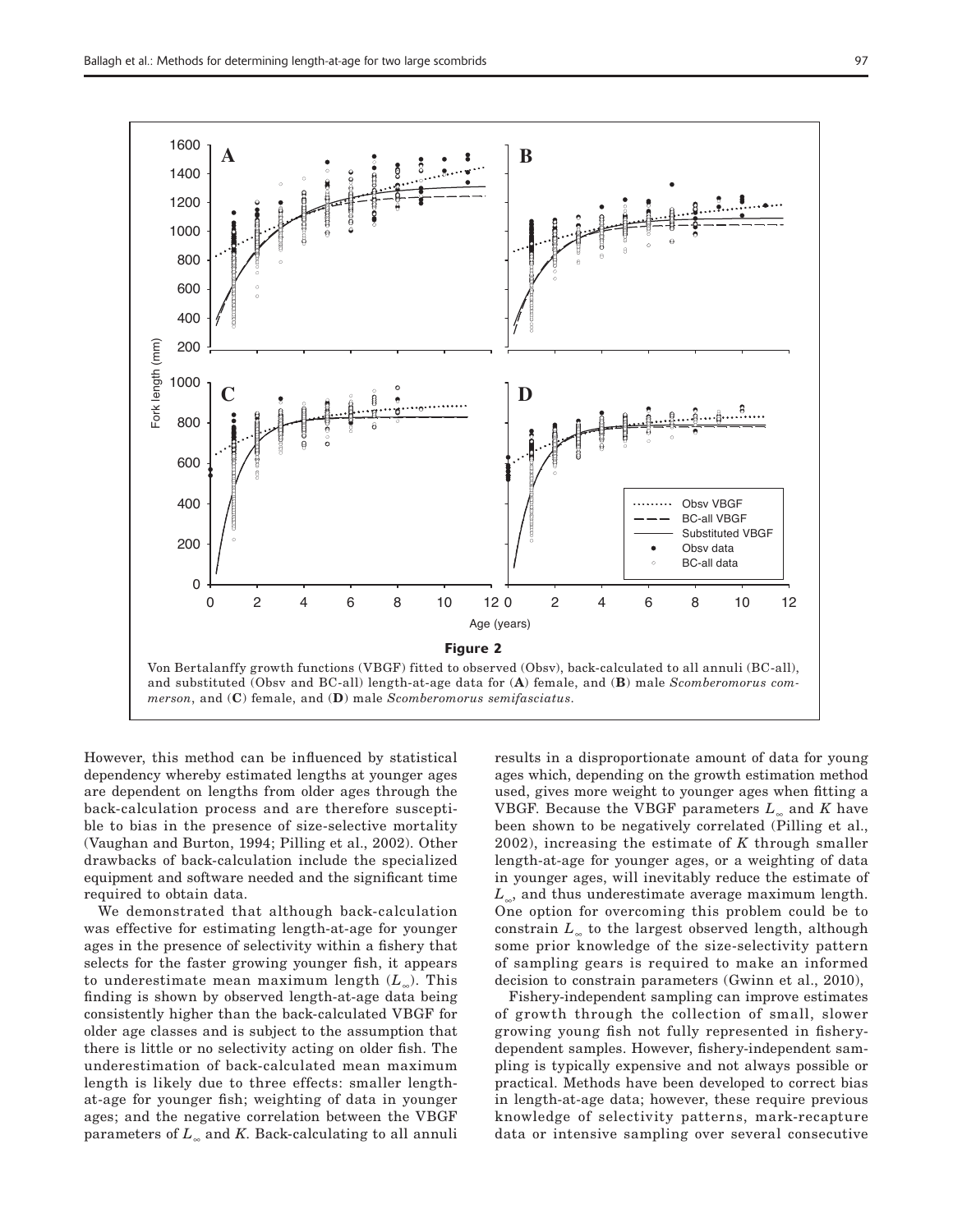## Table 5

Chi-squared values for overall likelihood ratio tests between growth estimates from different combinations of substituted methods (observed [Obsv], category adjusted [Adj-cat], formula adjusted [Adj-frm], back-calculation to all annuli [BC-all], and backcalculation to the last annulus only [BC-last]) of estimating length-at-age for *Scomberomorus commerson* and *S. semifasciatus* (\* indicates significant difference at *P*<0.0033, α was Bonfferoni adjusted for multiple comparisons, df=3).

| Species          | <b>Sex</b> | Methods         | BC-all-<br>Adj-cat<br>$\chi^2$ | BC-all-<br>Adj-frm<br>$\chi^2$ | $BC-last -$<br>Obsv<br>$\chi^2$ | BC-last-<br>Adj-cat<br>$\chi^2$ | $BC\text{-}last-$<br>Adj-frm<br>$\chi^2$ |
|------------------|------------|-----------------|--------------------------------|--------------------------------|---------------------------------|---------------------------------|------------------------------------------|
| S. commerson     | Female     | BC-all-Obsy     | 0.087                          | 0.434                          | $13.8*$                         | 13.0                            | 12.6                                     |
|                  |            | BC-all-Adj-cat  |                                | 0.138                          | $15.3*$                         | $14.4*$                         | 13.7                                     |
|                  |            | BC-all-Adj-frm  |                                |                                | $16.5 *$                        | $15.4*$                         | $14.3*$                                  |
|                  |            | BC-last-Obsy    |                                |                                |                                 | 0.073                           | 0.680                                    |
|                  |            | BC-last-Adj-cat |                                |                                |                                 |                                 | 0.349                                    |
|                  | Male       | BC-all-Obsy     | 0.193                          | 0.428                          | 11.2                            | 10.4                            | 9.6                                      |
|                  |            | BC-all-Adj-cat  |                                | 0.050                          | 12.7                            | 11.6                            | 10.5                                     |
|                  |            | BC-all-Adj-frm  |                                |                                | $14.0*$                         | 12.6                            | 11.3                                     |
|                  |            | BC-last-Obsy    |                                |                                |                                 | 0.203                           | 0.719                                    |
|                  |            | BC-last-Adj-cat |                                |                                |                                 |                                 | 0.220                                    |
| S. semifasciatus | Female     | BC-all-Obsv     | 0.001                          | 0.709                          | 0.957                           | 0.853                           | 0.103                                    |
|                  |            | BC-all-Adj-cat  |                                | 0.802                          | 0.992                           | 0.879                           | 0.110                                    |
|                  |            | BC-all-Adj-frm  |                                |                                | $3.6\,$                         | 3.5                             | 0.538                                    |
|                  |            | BC-last-Obsy    |                                |                                |                                 | 0.020                           | 1.8                                      |
|                  |            | BC-last-Adj-cat |                                |                                |                                 |                                 | $1.6\,$                                  |
|                  | Male       | BC-all-Obsv     | 0.199                          | 5.5                            | 0.529                           | 1.346                           | 8.8                                      |
|                  |            | BC-all-Adj-cat  |                                | 3.9                            | 0.581                           | 0.934                           | 6.7                                      |
|                  |            | BC-all-Adj-frm  |                                |                                | 6.2                             | 4.9                             | 1.9                                      |
|                  |            | BC-last-Obsv    |                                |                                |                                 | 0.374                           | 9.0                                      |
|                  |            | BC-last-Adj-cat |                                |                                |                                 |                                 | $6.3\,$                                  |

years (Gwinn et al., 2010). Recently, several different methods for reducing bias in growth estimates from length-at-age data from size-selective samples have been proposed, including multinomial estimation models (Taylor et al., 2005), multigrowth model inference (Thorson and Simpfendorfer, 2009) and biologically based von Bertalanffy fitting procedures (Gwinn et al., 2010).

Substitution was shown to be a potentially useful method for providing more accurate estimates of population growth than the individual methods alone in the presence of selectivity pressure for faster growing young fish. Given that a significant difference in growth was observed between data substituted with the two different back-calculation methods for *S. commerson*, it is presumed that back-calculating data to all annuli would be the most appropriate back-calculation method to use in substitution in this instance given the selectivity bias observed in the young age classes. We therefore recommend that back-calculated length-at-age data from all annuli for young age classes be combined with observed or adjusted length-at-age data from older age classes to estimate population growth in the presence of selectivity favoring faster growing younger fish. Further studies should be undertaken to investigate the appropriateness of different methods for length-at-age

determination and the effectiveness of substitution for species with different growth characteristics and under different selectivity regimes of fisheries.

#### Acknowledgments

The authors would like to thank members of the Fishing and Fisheries Research Centre for their support. The Fisheries Research and Development Corporation (projects 2001/019 and 2005/010), the School of Earth and Environmental Sciences of James Cook University, and the CRC Reef Research Centre provided funding and support for this study. This manuscript was greatly improved by thorough reviews from anonymous reviewers.

#### Literature cited

- Ballagh, A. C., G. A. Begg, A. Mapleston, and A. Tobin. 2006. Growth trends of Queensland east coast Spanish mackerel (*Scomberomorus commerson*) from otolith backcalculations. Mar. Freshw. Res. 57:383–393.
- Begg, G. A., S. E. Campana, A. J. Fowler, and I. M. Suthers. 2005. Otolith research and application: current directions in innovation and implementation. Mar. Freshw. Res. 56:477–483.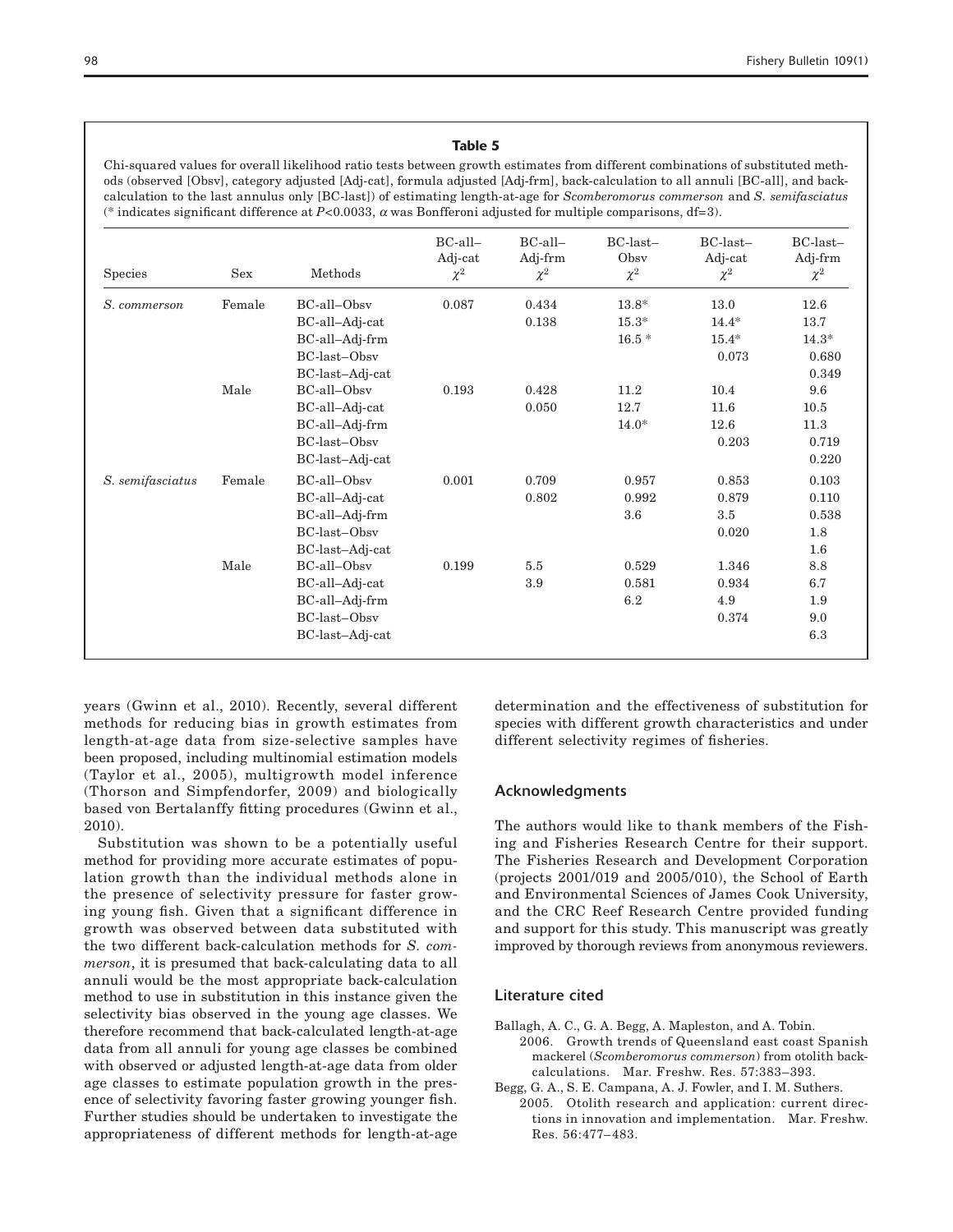Beverton, R. J. H., and S. J. Holt.

- 1957. On the dynamics of exploited fish populations, 533 p. Ministry of Agriculture, Fisheries and Food, London. Campana, S. E.
	- 1990. How reliable are growth back-calculations based on otoliths? Can. J. Fish. Aquat. Sci. 47:2219–2227. 2001. Accuracy, precision and quality control in age determination, including a review of the use and abuse of age validation methods. J. Fish Biol. 59:197–242.
	- 2005. Otolith science entering the 21st century. Mar. Freshw. Res. 56:485–495.
- DeVries, D. A., and C. B. Grimes.
	- 1997. Spatial and temporal variation in age and growth of king mackerel, *Scomberomorus cavalla*, 1977– 1992. Fish. Bull. 95:694–708.
- Fable, W. A. J., A. G. Johnson, and L. E. Barger.
- 1987. Age and growth of Spanish mackerel, *Scomberomorus maculatus*, from Florida and the Gulf of Mexico. Fish. Bull. 85:777–783.
- Fablet, R.
	- 2006. Semi-local extraction of ring structures in images of biological hard tissues: application to the Bayesian interpretation of fish otoliths for age and growth estimation. Can. J. Fish. Aquat. Sci. 63:1414–1428.
- Fossen, I., O. T. Albert, and E. M. Nilssen.
- 1999. Back-calculated individual growth of long rough dab (*Hippoglossoides platessoides*) in the Barents Sea. ICES J. Mar. Sci. 56:689–696.
- Francis, R. I. C. C.
	- 1988. Are growth parameters estimated from tagging and age-length data comparable? Can. J. Fish. Aquat. Sci. 45:936–942.
	- 1990. Back-calculation of fish length: a critical review. J. Fish Biol. 36:883–902.
- Francis, R. I. C. C., S. J. Harley, S. E. Campana, and P. Doering-Arjes.
	- 2005. Use of otolith weight in length-mediated estimation of proportions at age. Mar. Freshw. Res. 56:735–743.
- Francis, R. I. C. C., L. J. Paul, and K. P. Mulligan. 1992. Aging of adult snapper (*Pagrus auratus*) from otolith annual ring counts: validation by tagging and oxytetracycline injection. Mar. Freshw. Res. 43:1069– 1089.
- Grudtsev, M. E., and L. I. Korolevich.
- 1986. Studies of frigate tuna *Auxis thazard* (Lacepede) age and growth in the eastern part of the equatorial Atlantic. Coll. Vol. Sci. Pap. ICCAT 25:269–274.
- Gulland, J. A.
	- 1988. Fish population dynamics: the implications for management, 422 p. John Wiley and Sons Ltd., New York.
- Gwinn, D. C., M. S. Allen, and M. W. Rogers.
	- 2010. Evaluation of procedures to reduce bias in fish growth parameter estimates resulting from size-selective sampling. Fish. Res. 105:75–79.
- Haddon, M.
- 2001. Modelling and quantitative methods in fisheries, 406 p. Chapman and Hall/CRC Press, Boca Raton, FL.
- Johnson, A. G., W. A. J. Fable, M. L. Williams, and L. E. Barger. 1983. Age, growth and mortality of King mackerel, *Scomberomorus cavalla*, from the southeastern United States. Fish. Bull. 81:97–106.

Katsanevakis, S., and C. D. Maravelias.

2008. Modelling fish growth: multi-model inference as a better alternative to *a priori* using von Bertalanffy equation. Fish Fish. 9:178–187.

Kimura, D. K.

- 1980. Likelihood methods for the von Bertalanffy growth curve. Fish. Bull. 77:765–776.
- Labelle, M., J. Hampton, K. Bailey, T. Murray, D. A. Fournier, and J. R. Sibert.
	- 1993. Determination of age and growth of South Pacific albacore (*Thunnus alalunga*) using three methodologies. Fish. Bull. 91:649–663.
	- Lopez-Abellan, L. J., M. T. G. Santamaria, and J. F. Gonzalez.
	- 2008. Approach to aging and growth back-calculation based on the otolith of the southern boarfish Pseudopentaceros richardsoni (Smith, 1844) from the south-west Indian Ocean seamounts. Mar. Freshw. Res. 59:269–278.
- Lou, D. C., B. D. Mapstone, G. R. Russ, C. R. Davies, and G. A. Begg.
	- 2005. Using otolith weight-age relationships to predict age-based metrics of coral reef fish populations at different spatial scales. Fish. Res. 71:279–294.

Lucena, F. M., and C. M. O'Brien.

- 2001. Effects of gear selectivity and different calculation methods on estimating growth parameters of bluefish, *Pomatomus saltatrix* (Pisces: Pomatomidae), from southern Brazil. Fish. Bull. 99:432–442.
- Marriott, R., B. D. Mapstone, A. C. Ballagh, L. M. Currey, A. Penny, A. J. Williams, G. Jackson, D. Lou, A. J. Mapleston, N. D. C. Jarvis, I. S. Keay, and S. J. Newman.

2010. Accepting final counts from repeat readings of otoliths: should a common criterion apply to the age estimation of fish? Mar. Freshw. Res. 61:1171–1196. McPherson, G. R.

- 1992. Age and growth of the narrow-barred Spanish mackerel (*Scomberomorus commerson* Lacepede, 1800) in north-eastern Queensland waters. Mar. Freshw. Res. 43:1269–1282.
- 1993. Reproductive biology of the narrow barred Spanish mackerel (*Scomberomorus commerson* Lacepede, 1800) in Queensland waters. Asian Fish. Sci. 6:169–182.

Pilling, G. M., G. P. Kirkwood, and S. G. Walker.

2002. An improved method for estimating individual growth variability in fish, and the correlation between von Bertalanffy growth parameters. Can. J. Fish. Aquat. Sci. 59:424–432.

Rahikainen, M., and R. L. Stephenson.

2004. Consequences of growth variation in northern Baltic herring for assessment and management. ICES J. Mar. Sci. 61:338–350.

Ricker, W. E.

- 1969. Effects of size-selective mortality and sampling bias on estimates of growth, mortality, production and yield. J. Fish. Res. Board Can. 26:479–541.
- 1979. Growth rates and models. *In* Fish physiology (W. S. Hoar, D. J. Randall, and J. R. Brett, eds.), p. 677–743. Academic Press, Orlando, Fla.
- Schnute, J.

1981. A versatile growth model with statistically stable parameters. Can. J. Fish. Aquat. Sci. 38:1128–1140. Secor, D. H., and J. M. Dean.

1992. Comparison of otolith-based back-calculation methods to determine individual growth histories of larval striped bass, *Morone saxatilis*. Can. J. Fish. Aquat. Sci. 49:1439–1454.

Shafi, M., and B. M. Jasim.

1982. Some aspects of the biology of a cyprinid, *Aspius vorax* Heckel. J. Fish Biol. 20:271–278.